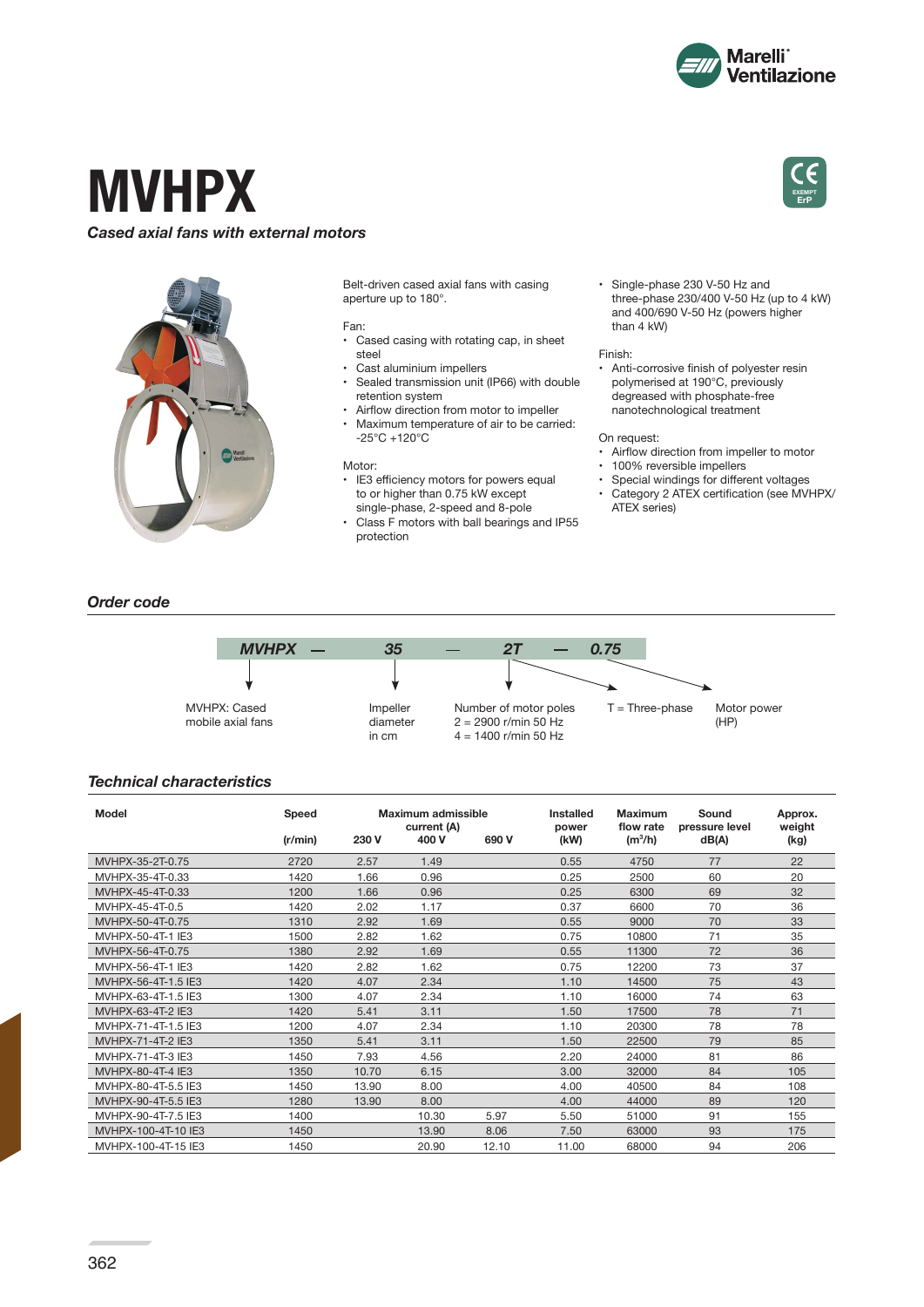# *Acoustic characteristics*

The indicated values are determined by measuring the pressure and sound power levels in dB(A) obtained in a free field at a distance equivalent to twice the size of the fan plus the impeller diameter, with a minimum of 1.5 m.

#### **Sound power level Lw(A) in dB(A) frequency band in [Hz]**

| Model           | 63 | 125 | 250 | 500 | 1000 | 2000 | 4000 | 8000 | Model          | 63 | 125 | 250 | 500 | 1000 | 2000 | 4000 | 8000 |
|-----------------|----|-----|-----|-----|------|------|------|------|----------------|----|-----|-----|-----|------|------|------|------|
| $35 - 2 - 0.75$ | 48 | 63  | 82  | 81  | 82   | 81   | 76   | 67   | $63 - 4 - 2$   | 62 | 73  | 83  | 89  | 90   | 85   | 74   | 70   |
| $35 - 4 - 0.33$ | 31 | 46  | 65  | 64  | 65   | 64   | 59   | 50   | $71 - 4 - 1.5$ | 55 | 75  | 83  | 88  | 90   | 87   | 80   | 69   |
| 45-4-0.33       | 40 | 55  | 74  | 73  | 74   | 73   | 68   | 59   | $74 - 4 - 2$   | 56 | 76  | 84  | 89  | 91   | 88   | 81   | 70   |
| 45-4-0,50       | 41 | 56  | 75  | 74  | 75   |      | 69   | 60   | $71 - 4 - 3$   | 65 | 76  | 86  | 92  | 93   | 88   |      | 73   |
| $50 - 4 - 0.75$ | 44 | 58  |     |     | 78   | 76   | 72   | 63   | $80 - 4 - 4$   | 61 | 8   | 89  | 94  | 96   | 93   | 86   | 75   |
| $50 - 4 - 1$    | 45 | 59  | 78  | 78  | 79   |      | 73   | 64   | $80 - 4 - 5.5$ | 68 | 79  | 89  | 95  | 96   | 91   | 80   | 76   |
| 56-4-075        | 47 | 67  | 75  | 80  | 82   | 79   |      | 61   | $90 - 4 - 5.5$ | 67 | 88  | 95  | 100 | 103  | 99   | 92   | 81   |
| $56 - 4 - 1$    | 48 | 68  | 76  | 81  | 83   | 80   | 73   | 62   | $90 - 4 - 7.5$ | 69 | 90  | 97  | 102 | 105  | 101  | 94   | 83   |
| $56 - 4 - 1,5$  | 57 | 68  | 78  | 84  | 85   | 80   | 69   | 65   | $100 - 4 - 10$ | 73 | 93  | 101 | 106 | 108  | 105  | 98   | 87   |
| $63 - 4 - 1.5$  | 51 |     | 79  | 84  | 86   | 83   | 76   | 65   | $100 - 4 - 15$ | 74 | 94  | 102 | 107 | 109  | 106  | 99   | 88   |

| moaer          | ნა | 123 | ∠ວບ | วบบ | טטטו | zuuu | 4000 | ouuu |  |
|----------------|----|-----|-----|-----|------|------|------|------|--|
| $63 - 4 - 2$   | 62 | 73  | 83  | 89  | 90   | 85   | 74   | 70   |  |
| $71 - 4 - 1.5$ | 55 | 75  | 83  | 88  | 90   | 87   | 80   | 69   |  |
| $74 - 4 - 2$   | 56 | 76  | 84  | 89  | 91   | 88   | 81   | 70   |  |
| $71 - 4 - 3$   | 65 | 76  | 86  | 92  | 93   | 88   | 77   | 73   |  |
| $80 - 4 - 4$   | 61 | 81  | 89  | 94  | 96   | 93   | 86   | 75   |  |
| $80 - 4 - 5.5$ | 68 | 79  | 89  | 95  | 96   | 91   | 80   | 76   |  |
| $90 - 4 - 5.5$ | 67 | 88  | 95  | 100 | 103  | 99   | 92   | 81   |  |
| $90 - 4 - 7.5$ | 69 | 90  | 97  | 102 | 105  | 101  | 94   | 83   |  |
| $100 - 4 - 10$ | 73 | 93  | 101 | 106 | 108  | 105  | 98   | 87   |  |
| $100 - 4 - 15$ | 74 | 94  | 102 | 107 | 109  | 106  | 99   | 88   |  |
|                |    |     |     |     |      |      |      |      |  |

**Single Street** 

## *Dimensions mm*



| <b>Model</b>     | ØA   | ØВ   | ∅D   | Е   | н    | ØJ | N                  |
|------------------|------|------|------|-----|------|----|--------------------|
| MVHPX-35-2T-0.75 | 425  | 395  | 355  | 380 | 606  | 10 | $8x45^\circ$       |
| MVHPX-35-4T-0.33 | 425  | 395  | 355  | 380 | 609  | 10 | $8x45^\circ$       |
| MVHPX-45-4T-0.33 | 540  | 500  | 460  | 420 | 740  | 12 | $8x45^\circ$       |
| MVHPX-45-4T-0.50 | 540  | 500  | 460  | 420 | 728  | 12 | $8x45^\circ$       |
| MVHPX-50-4T-0.75 | 600  | 560  | 512  | 420 | 803  | 12 | $12\times30^\circ$ |
| MVHPX-50-4T-1    | 600  | 560  | 512  | 420 | 803  | 12 | 12x30°             |
| MVHPX-56-4T-0.75 | 660  | 620  | 560  | 450 | 848  | 12 | $12\times30^\circ$ |
| MVHPX-56-4T-1    | 660  | 620  | 560  | 450 | 848  | 12 | $12\times30^\circ$ |
| MVHPX-56-4T-1.5  | 660  | 620  | 560  | 450 | 870  | 12 | $12\times30^\circ$ |
| MVHPX-63-4T-1.5  | 730  | 690  | 640  | 500 | 950  | 12 | $12\times30^\circ$ |
| MVHPX-63-4T-2    | 730  | 690  | 640  | 500 | 950  | 12 | $12\times30^\circ$ |
| MVHPX-71-4T-1.5  | 810  | 770  | 710  | 550 | 1017 | 12 | 16x22°30'          |
| MVHPX-71-4T-2    | 810  | 770  | 710  | 550 | 1017 | 12 | 16x22°30'          |
| MVHPX-71-4T-3    | 810  | 770  | 710  | 550 | 1035 | 12 | 16x22°30'          |
| MVHPX-80-4T-4    | 900  | 860  | 800  | 600 | 1173 | 12 | 16x22°30'          |
| MVHPX-80-4T-5.5  | 900  | 860  | 800  | 600 | 1200 | 12 | 16x22°30'          |
| MVHPX-90-4T-5.5  | 1015 | 970  | 900  | 650 | 1320 | 15 | 16x22°30'          |
| MVHPX-90-4T-7.5  | 1015 | 970  | 900  | 650 | 1320 | 15 | 16x22°30'          |
| MVHPX-100-4T-10  | 1115 | 1070 | 1000 | 750 | 1483 | 15 | 16x22°30'          |
| MVHPX-100-4T-15  | 1115 | 1070 | 1000 | 750 | 1513 | 15 | 16x22°30'          |

### *Characteristic curves*

 $Q =$  Flow rate in m $\frac{3}{h}$ , m $\frac{3}{3}$ 

/s and cfm.  $Pe =$  Static pressure in mm  $H_2O$ , Pa and inwg.

# **MVHPX 35...50**